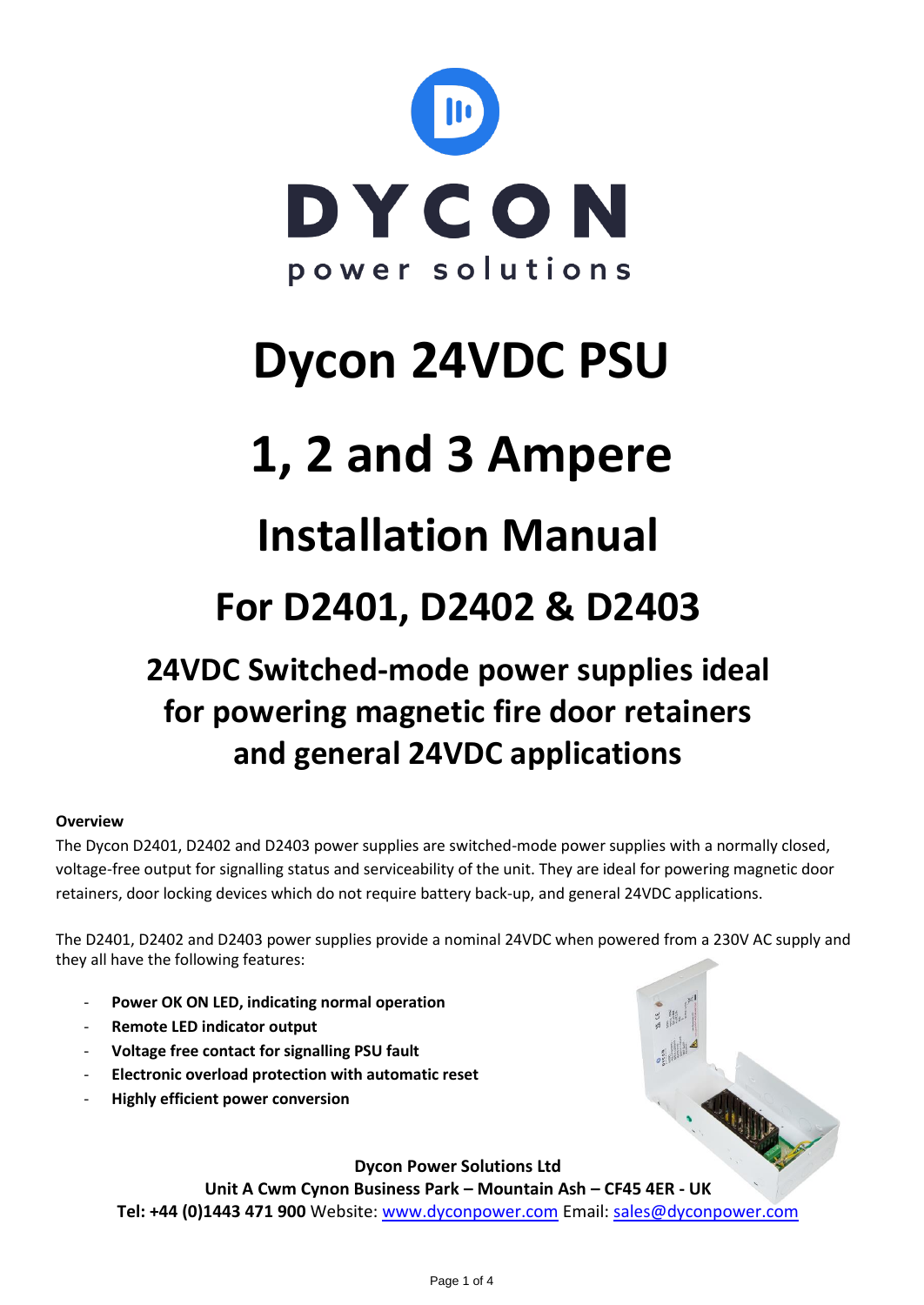

#### **Layout D2402 & D2403**

The D2402 and D2403 connections are identical to the D2401 above. The D2402 provides a maximum of 2 Ampere and the D2403 a maximum of 3 Ampere. The PCB size is bigger.



| <b>Product Description</b> | <b>PCB only</b> | AA box<br>$(h \times w \times d)$<br>178 x 110 x 68 | A box<br>$(h \times w \times d)$<br>235 x 170 x 85mm | <b>B</b> box<br>(h x w x d)<br>260 x 320 x 90mm | <b>XLB</b> box<br>$(h \times w \times d)$<br>295 x 415 x 90mm | IP65 W box<br>(h x w x d)<br>345 x 430 x 90mm |
|----------------------------|-----------------|-----------------------------------------------------|------------------------------------------------------|-------------------------------------------------|---------------------------------------------------------------|-----------------------------------------------|
| D2401-1 Amp - 24VDC        | D2401-P         | D2401-AA                                            | D2401-A                                              | D2401-B                                         | D2401-XLB                                                     | D2401-W                                       |
| D2402-2 Amp - 24VDC        | D2402-P         |                                                     | D2402-A                                              | D2402-B                                         | D2402-XLB                                                     | D2402-W                                       |
| D2403 -3 Amp - 24VDC       | D2403-P         |                                                     | D2403-A                                              | D2403-B                                         | D2403-XLB                                                     | D2403-W                                       |

*\* Larger size housings are available, for details see: https://www.dyconpower.com/product/dycon-housings.php*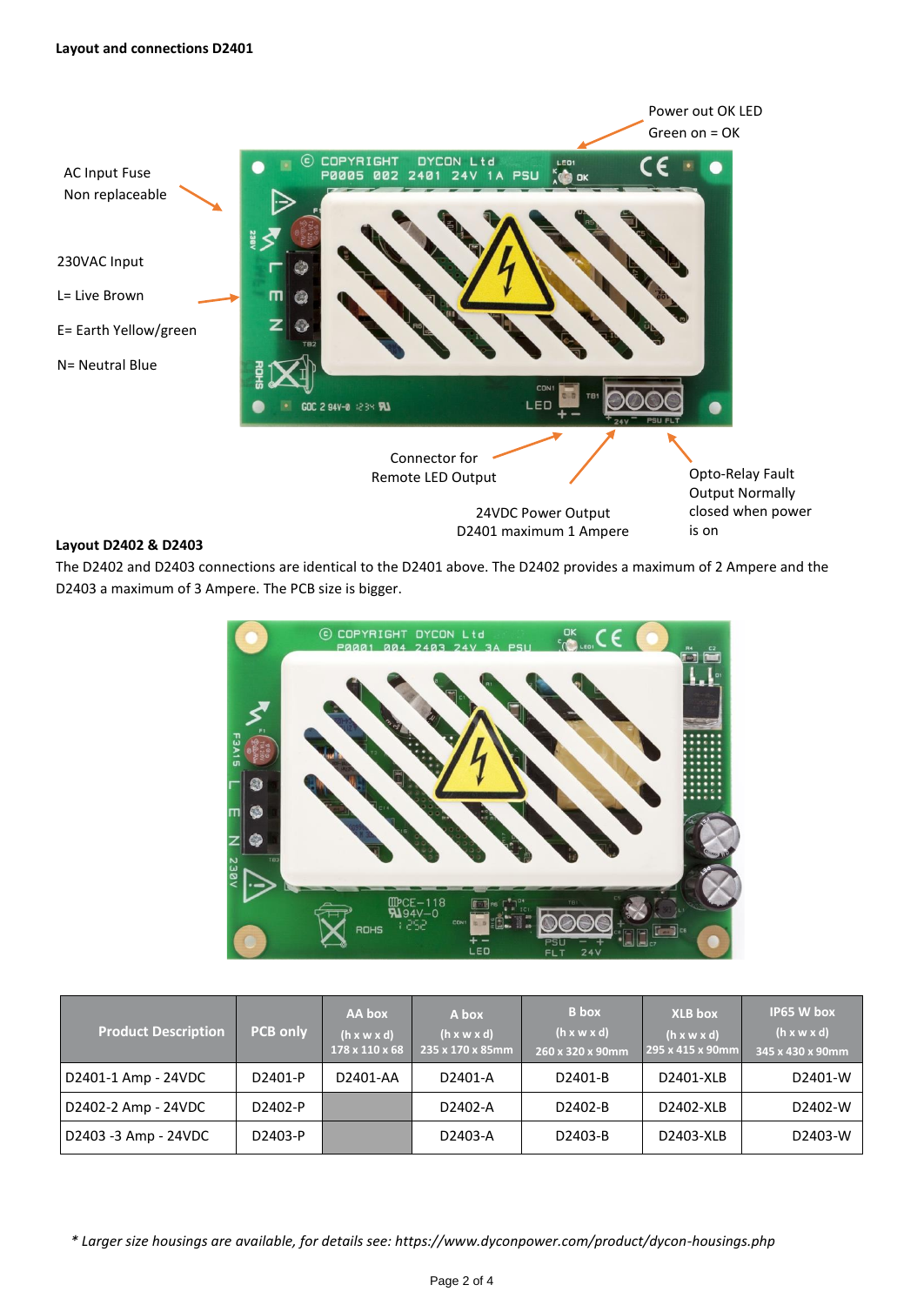#### **Mounting Dimensions and Layout - D2401**





**Mounting Dimensions and Layout - D2402 & D2403**